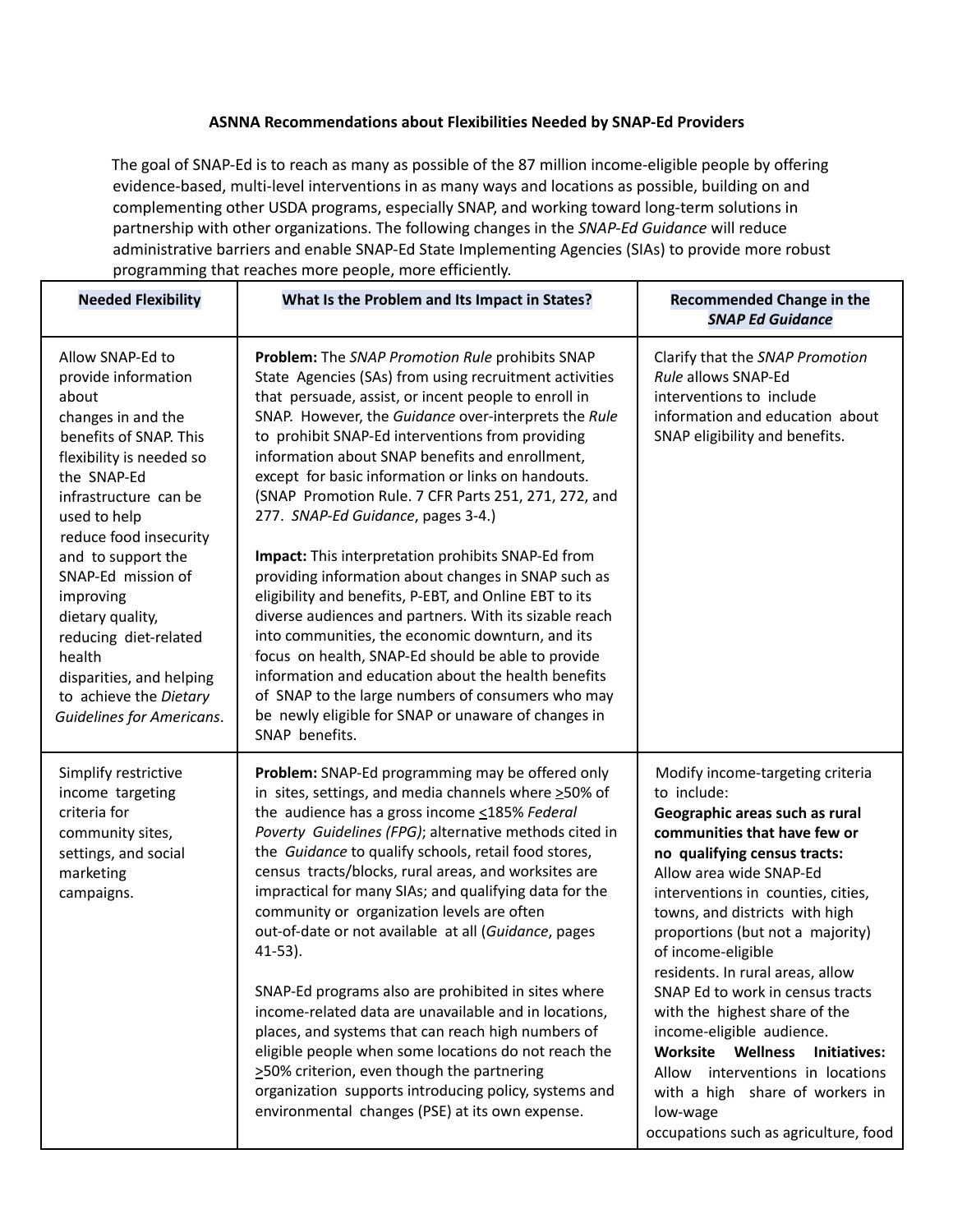|                                                                                                                                                                                                                                                                                                                                                                                                                                                                                                                                                                                                                                                                                                                                                                                                                                      | 1                                                                                                                                                                                                                                                                                                                                                                                                                                                                                                                                             |
|--------------------------------------------------------------------------------------------------------------------------------------------------------------------------------------------------------------------------------------------------------------------------------------------------------------------------------------------------------------------------------------------------------------------------------------------------------------------------------------------------------------------------------------------------------------------------------------------------------------------------------------------------------------------------------------------------------------------------------------------------------------------------------------------------------------------------------------|-----------------------------------------------------------------------------------------------------------------------------------------------------------------------------------------------------------------------------------------------------------------------------------------------------------------------------------------------------------------------------------------------------------------------------------------------------------------------------------------------------------------------------------------------|
| Impact: Allowing majority-only sites and settings<br>denies services to the large numbers of people in the<br>SNAP-Ed audience who can be reached in<br>mixed-income settings like worksites and churches.<br>This targeting rules out large-scale, cost-effective<br>efforts, such as through entire school districts or<br>company-wide interventions because not all sites<br>qualify. It also limits mass communications because<br>TV, radio, newspapers, outdoor, and transit channels<br>have few venues that meet the >50% usage criterion.                                                                                                                                                                                                                                                                                  | service, hospitality, and childcare.<br>Do not require wage<br>documentation. Districts and<br>companies with mixed income<br>sites: Allow organization wide<br>interventions when a higher<br>number of income-eligible people<br>can be reached than if only<br>eligible sites were allowed, such<br>as school districts and chain<br>supermarkets. Mass<br>communications: For social<br>marketing campaigns, allow the<br>use of the best available media<br>outlets for reaching high<br>proportions of the<br>income-eligible audience. |
| Problem: 18 states have established SNAP eligibility<br>at 200% of the FPG using the Broad-Based<br>Categorical Eligibility provision, but in some states,<br>eligibility for SNAP-Ed is held to the lower level of<br>185% FPG, as in the Guidance.<br><b>Impact:</b> Excludes SNAP participants and community<br>sites that are entitled to receive SNAP-Ed<br>programming. Unnecessarily complicates the planning<br>and<br>implementation of community services and<br>with partners.                                                                                                                                                                                                                                                                                                                                            | Define the SNAP-Ed audience as<br>being people with incomes at or<br>below 185% of the FPG or the<br>state's gross income limit for<br>SNAP,<br>whichever is greater.                                                                                                                                                                                                                                                                                                                                                                         |
| Problem: SNAP SAs are required to amend their<br>State Plan whenever new/revised activities result in<br>a change of >5% in the total budget, including for<br>emergencies such as COVID, and for substituting<br>allowable activities, even though no increase in the<br>total budget is involved. (7 CFR 272.2(f) and pages<br>60-68). SAs must compile information from SIA<br>grantees months in advance to meet Federal due<br>dates.<br>Impact: Nearly half the states have multiple SIAs, with<br>the average being 5 SIAs. SIAs prepare and submit<br>their budgets to the SNAP SA months in advance of<br>each fiscal year. Since some FNS Regions allow only 2<br>amendments each year, the last date for any<br>submission is May 1, and processing may take 2-6<br>months, flexibility in adjusting programs in response | Require amendments to the<br>State Plan only when there is<br>need for additional Federal<br>funding or when the change<br>that is 5% or greater of the total<br>program budget includes<br>activities defined as<br>unallowable.                                                                                                                                                                                                                                                                                                             |
|                                                                                                                                                                                                                                                                                                                                                                                                                                                                                                                                                                                                                                                                                                                                                                                                                                      | to changing needs is limited.                                                                                                                                                                                                                                                                                                                                                                                                                                                                                                                 |